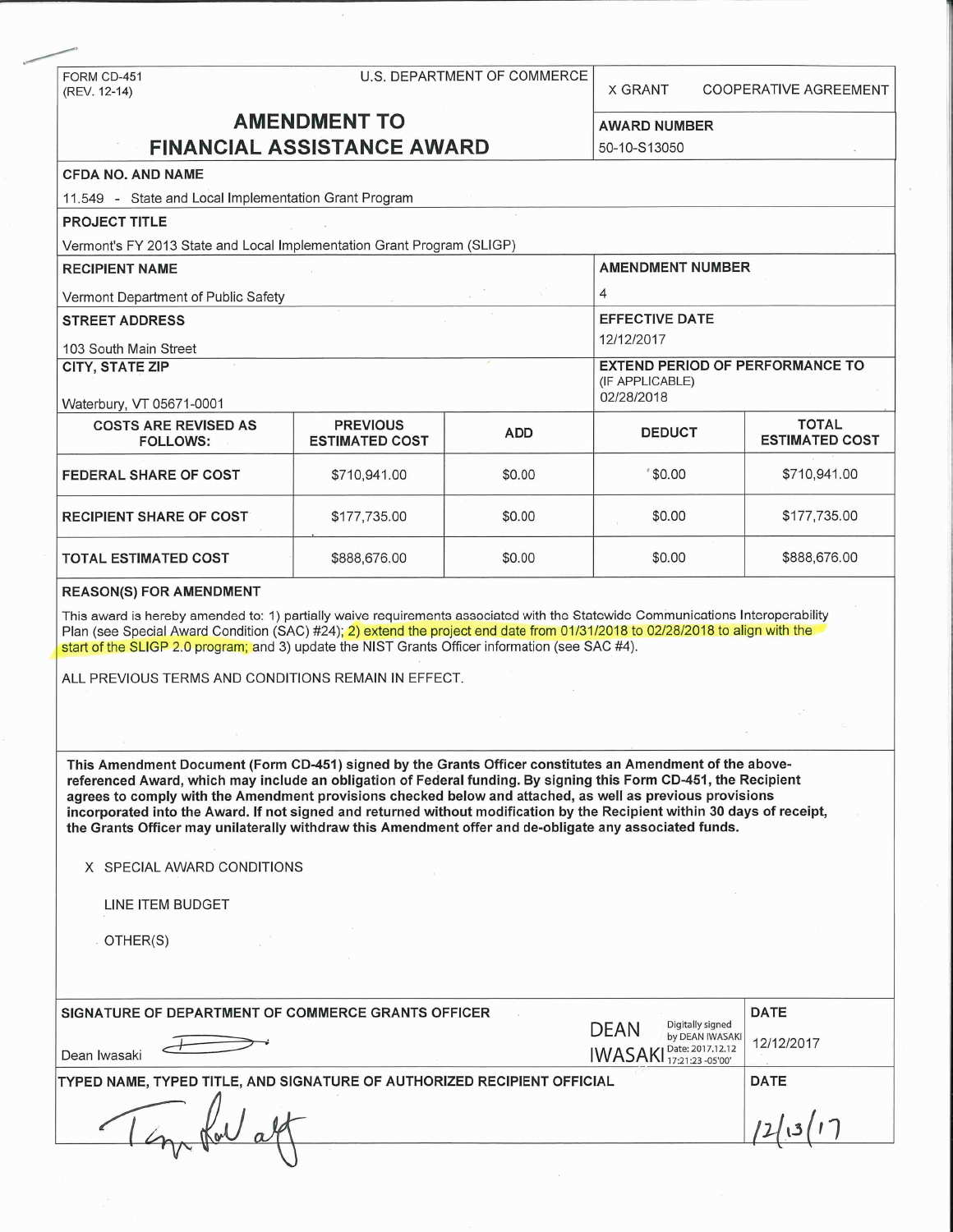Award Number: 50-10-S13050, Amendment Number 4 Federal Program Officer: Michael Dame Requisition Number: S13050 Employer Identification Number: 036000264 Dun & Bradstreet No: 809376692 Recipient ID: 5035662 Requestor ID: 5035662

### **Award ACCS Information**

| <b>Bureau</b><br>Code | <b>FCFY</b> | <b>Project-Task</b> | Org Code               | <b>Obi Class</b> | <b>Obligation Amount</b> |
|-----------------------|-------------|---------------------|------------------------|------------------|--------------------------|
| 61                    | 2013        | 8150000-000         | 11-00-0000-00-00-00-00 | 41-19-00-00      | \$0.00                   |

### **Award Contact Information**

| <b>Contact Name</b> | <b>Contact Type</b> | Email                                      | <b>Phone</b> |
|---------------------|---------------------|--------------------------------------------|--------------|
| Mr. Terry LaValley  | Administrative      | grantnotification@listserv.dps.state.vt.us | 802-241-5215 |
| Ms. Sara Small      | <b>Technical</b>    | sara.small@vermont.gov                     | 802-241-5396 |

Dean Iwasaki **Dean Iwasaki** Samantha Wigglesworth Samantha Wigglesworth<br>100 Bureau Drive, MS 1650 100 Bureau Drive, MS 1650 (301) 975-8449 (301) 975-4166

### **NIST Grants Officer: NIST Grants Specialist:**

Gaithersburg, MD 20899-1650 Gaithersburg, MD 20899-1650